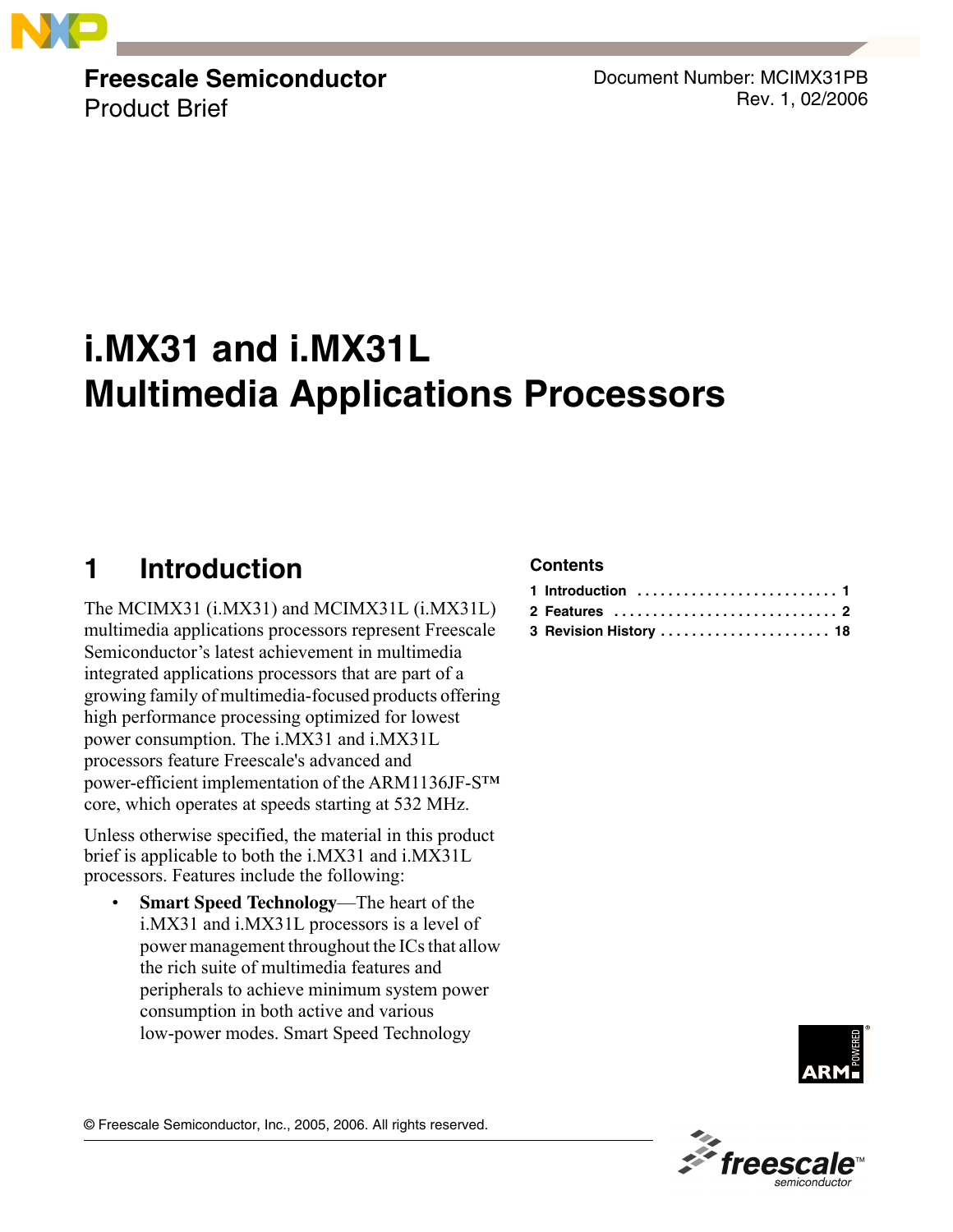enables the designer to deliver a feature-rich product that requires levels of power that are far less than typical industry expectations.

- **Multimedia Powerhouse**—The multimedia performances of the i.MX31 and i.MX31L processors are each boosted by a multi-level cache system and further enhanced by an MPEG-4 hardware accelerator that provides MPEG-4 SP encoding up to VGA resolution at 30 fps, as well as an Autonomous Image Processing Unit, Vector Floating Point (VFP11) co-processor, and a programmable SDMA controller.
- **Powerful Graphics Acceleration** (not available in the i.MX31L)—3D graphics are the key to mobile game designs. The i.MX31 processor delivers an integrated 3D Graphics Processing Unit (GPU) that provides an incredible 0.8–0.9 MTri/sec (double textured, bi-linear, Gouraud shaded) at about 100 Mpix/sec (effective).
- **Interface Flexibility**—The i.MX31 and i.MX31L processors' interface support connection to all popular types of external memories—DDR, SDRAM, NAND Flash, NOR Flash, SRAM, and MDOC. Designers seeking to provide products that deliver a rich multimedia experience will find a full suite of on-chip peripherals: LCD controller and CMOS sensor interface, High Speed USB On-The-Go, and two USB hosts, a multiple expansion card, and serial interfaces. There is even an ATA hard disk controller in each processor. An important design goal of the i.MX31 and i.MX31L processors is their rich and flexible connectivity support to ensure that any system configuration can be developed quickly and at minimum material cost.
- **Increased Security—Because the need for advanced security for mobile devices continues to** increase, the i.MX31 and i.MX31L processors deliver hardware-enabled security features allowing secure e-commerce, digital rights management (DRM), information encryption, secure boot, and secure software downloads.

Regardless of whether you are designing a smartphone, PDA, gaming console, or other portable device, the i.MX31 and i.MX31L processors provide your design with the power and flexibility necessary for today's competitive marketplace.

# <span id="page-1-0"></span>**2 Features**

Figure 1 on page 3 illustrates the functional modules of the i.MX31 and i.MX31L processors.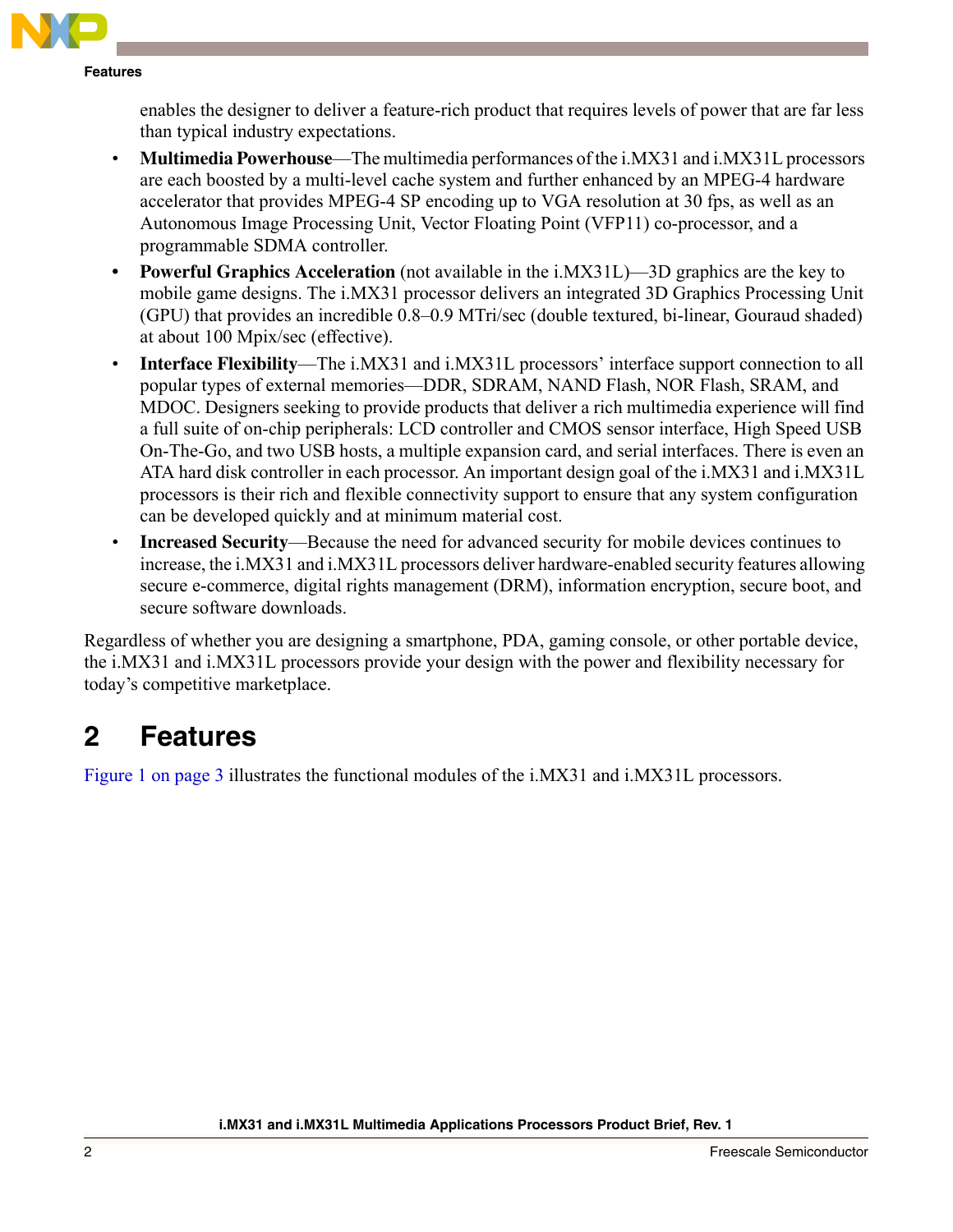

**Figure 1. i.MX31 and i.MX31L Functional Block Diagram**

# **2.1 ARM11™ Platform**

The ARM11<sup>TM</sup> platform consists of the ARM1136JF-S processor, a level 2 (L2) cache system,  $6 \times 5$ multi-layer AHB 2.v6 Smart Speed Crossbar Switch (MAX), L2 memory system, and an ARM11 vectored interrupt controller (AVIC).

In addition, the ARM11 platform contains the Embedded Trace Kit<sup>TM</sup> (ETK) from ARM Ltd. These modules consist of the Embedded Trace Macrocell<sup>TM</sup> (ETM<sup>TM</sup>), the Embedded Trace Buffer<sup>TM</sup> (ETB<sup>TM</sup>), and the Cross Trigger Interface (CTI) module.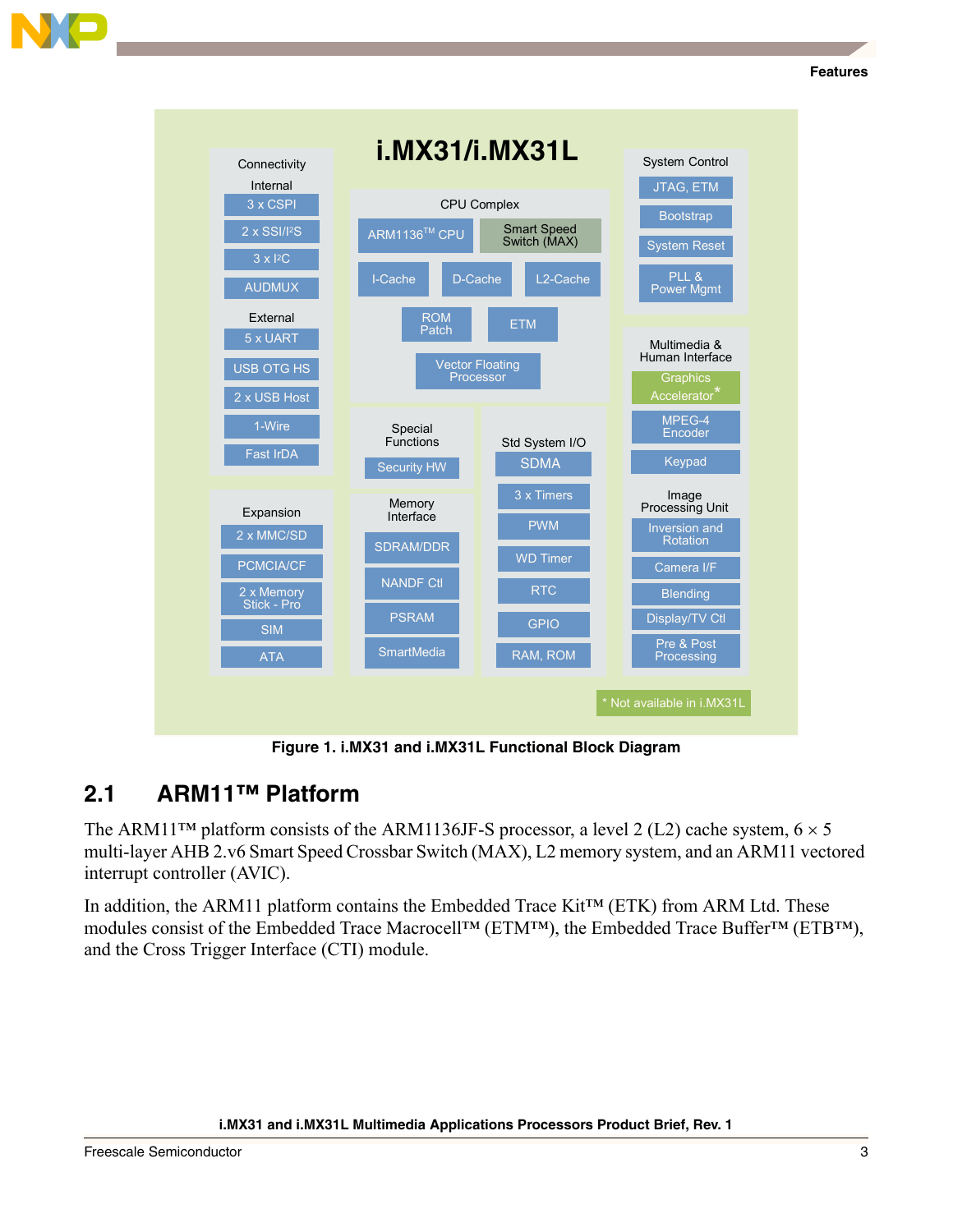

### **2.1.1 ARM1136JF-S Platform Modules**

The modules that are used in the ARM1136JF-S Platform include the following:

- **The ARM1136JF-S CPU core—Based on the ARM<sup>®</sup> v6 architecture. It supports the** ARM Thumb<sup>®</sup> instruction set, Jazelle<sup>®</sup> technology to enable direct execution of Java<sup>TM</sup> byte codes, and a range of SIMD DSP instructions that operate on 16-bit or 8-bit data values in 32-bit registers.
- **The VFP11 coprocessor**—An ARM enhanced IEEE<sup>®</sup> 754 numeric coprocessor that can be used to support and enhance 3D graphics, gaming, high resolution audio, Java, and other general-purpose applications.
- ï **A Multi-Level Cache system—**Consisting of a powerful L2 Cache Controller, 128 Kbytes unified L2 cache memory and L2 cache monitor. The L2 cache controller (L2CC) module has been optimized by ARM to Freescale's specifications. The L1 cache provides 16 Kbytes for instruction and 16 Kbytes for data.
- **Multi-Layer 6**  $\times$  **5 AHB Smart Speed Crossbar Switch (MAX)**—The L2CC master ports, the off-platform alternate bus masters, and the ARM11 processor's peripheral AHB arbitrate for memory and peripherals via a  $6 \times 5$  Multi-Layer AHB crossbar switch. The design of the MAX allows concurrent transactions to proceed from any slave port to any master port. That is, it is possible for five MAX slave ports to be active at the same time as a result of five independent master requests.

If a particular slave port is simultaneously requested by more than one master port, arbitration logic exists in the MAX to allow the higher priority master port to be granted access to the slave, while stalling the other requestor(s) until that transaction is complete. The slave port arbitration schemes supported are fixed, programmable fixed, round-robin, and programmable default parking.

**L2 Memory System—The embedded 16 Kbytes SRAM and 32 Kbytes ROM are accessible by** the ARM CPU and the SDMA controller. ROM holds the High Assurance Boot code.

# **2.2 Smart Power Management by Design**

The i.MX31 and i.MX31L processors' power management system includes an effective combination of established and ground-breaking (patent pending) technologies to ensure the following design goals are achieved:

- The operation of the IC is well balanced, providing the optimum trade-off between performance and power consumption.
- Power is expended only when it is actually required by an application.
- When power is required, the minimum amount of power is used to complete the application.

There is always a trade-off between the potential performance that can be achieved and the leakage current that is unavoidable to obtain a high level of performance because higher performance requires solid state devices with increased leakage. To ensure the best possible performance trade-off, the i.MX31 and i.MX31L processors are manufactured using a 90-nm, low-power process to ensure minimum power dissipation by leakage. At the same time, dual Vt technology is used to incorporate the high performance transistors in places where the performance is critical, therefore, producing the best overall trade-off between performance and leakage.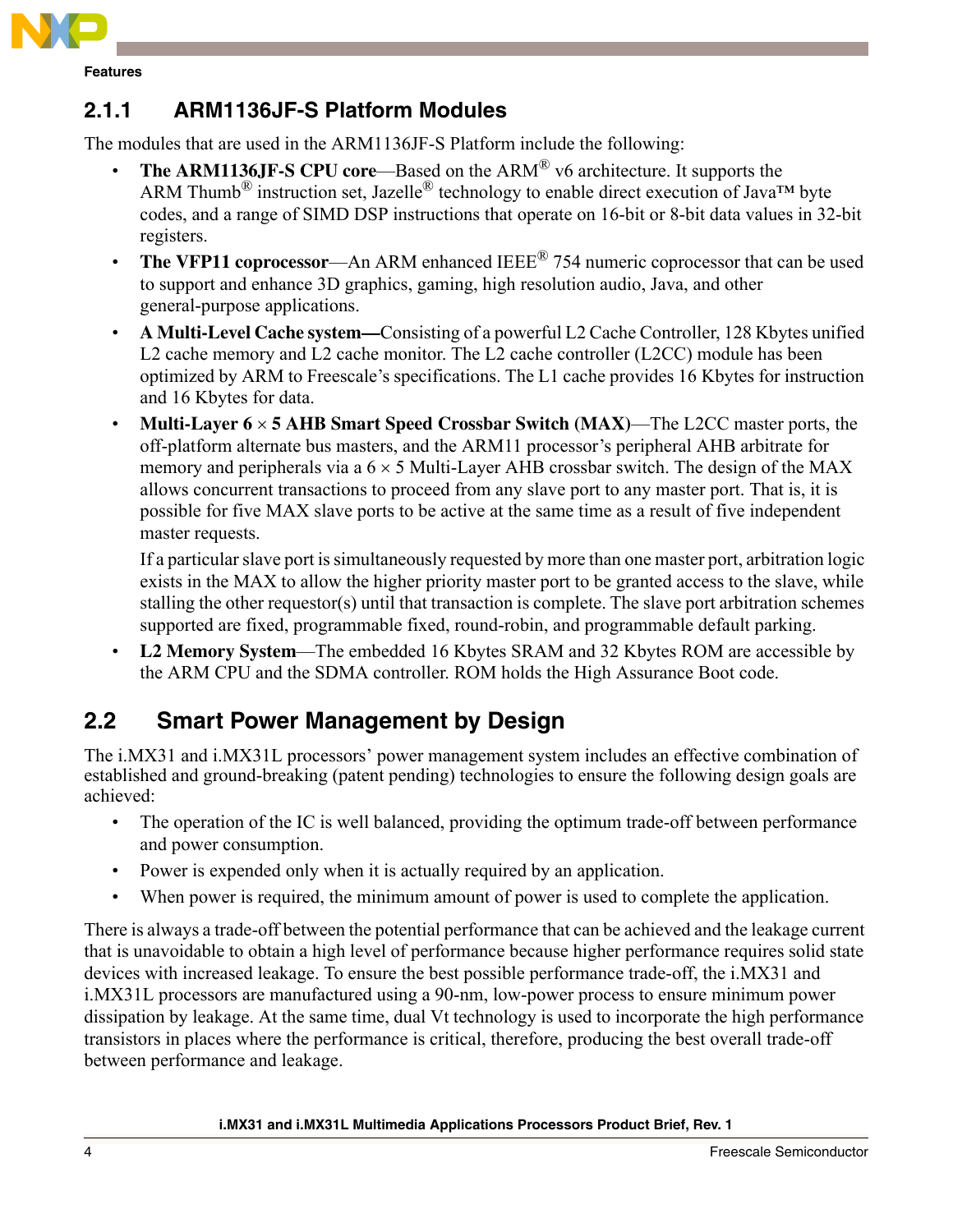

The following techniques are used to reduce static power consumption:

- Active Well Bias (AWB)
- Power gating
- A variety of low-power modes
- Special techniques for fast wake-up times from low-power modes

The following techniques are used to reduce dynamic power consumption:

- Dynamic process and temperature compensation
- Automatic dynamic voltage frequency scaling
- Low-power clocking scheme

## **2.3 External Memory Interface (EMI)**

To allow the maximum number of potential designs, the External Memory Interface of the i.MX31 and i.MX31L processors provide support for the following memory types:

- SRAM, NOR Flash and PSRAM—32/16-bit, Disk-On-Chip
- SDRAM, SyncFlash<sup>™</sup>, VSyncFlash<sup>™</sup>—133 MHz, 32/16-bit
- DDR $-266$  MHz,  $32/16$ -bit
- NAND Flash and SmartMedia (dedicated 8-bit, shared 16-bit)

### **2.4 Smart Multimedia**

Multimedia is one of the most important features for today's mobile devices. The i.MX31 and i.MX31L processors' provide multimedia hardware acceleration for a wide variety of multimedia applications at performance levels that are the equivalent of ARM11 processor performance of more than 3 GHz. The optimized hardware acceleration enables some typical applications to operate without ARM CPU involvement—for example, the viewfinder.

The i.MX31 and i.MX31L processors' smart multimedia design enables the following:

- Simultaneous MPEG-4 Simple Profile (SP) video encoding and decoding.
- Real-time video decode in any of the following advanced formats:
	- ó MPEG-4 Simple Profile (SP)
	- $-$  H 264
	- WMV (Windows Media<sup>TM</sup> Video)
	- $-$  RV (RealVideo<sup>TM</sup>)
	- $-$  MPEG-2
	- $-\overline{DivX}$
- ï Video and image data pre/post-processing (resizing, color conversion, filtering) that is fully hardware accelerated.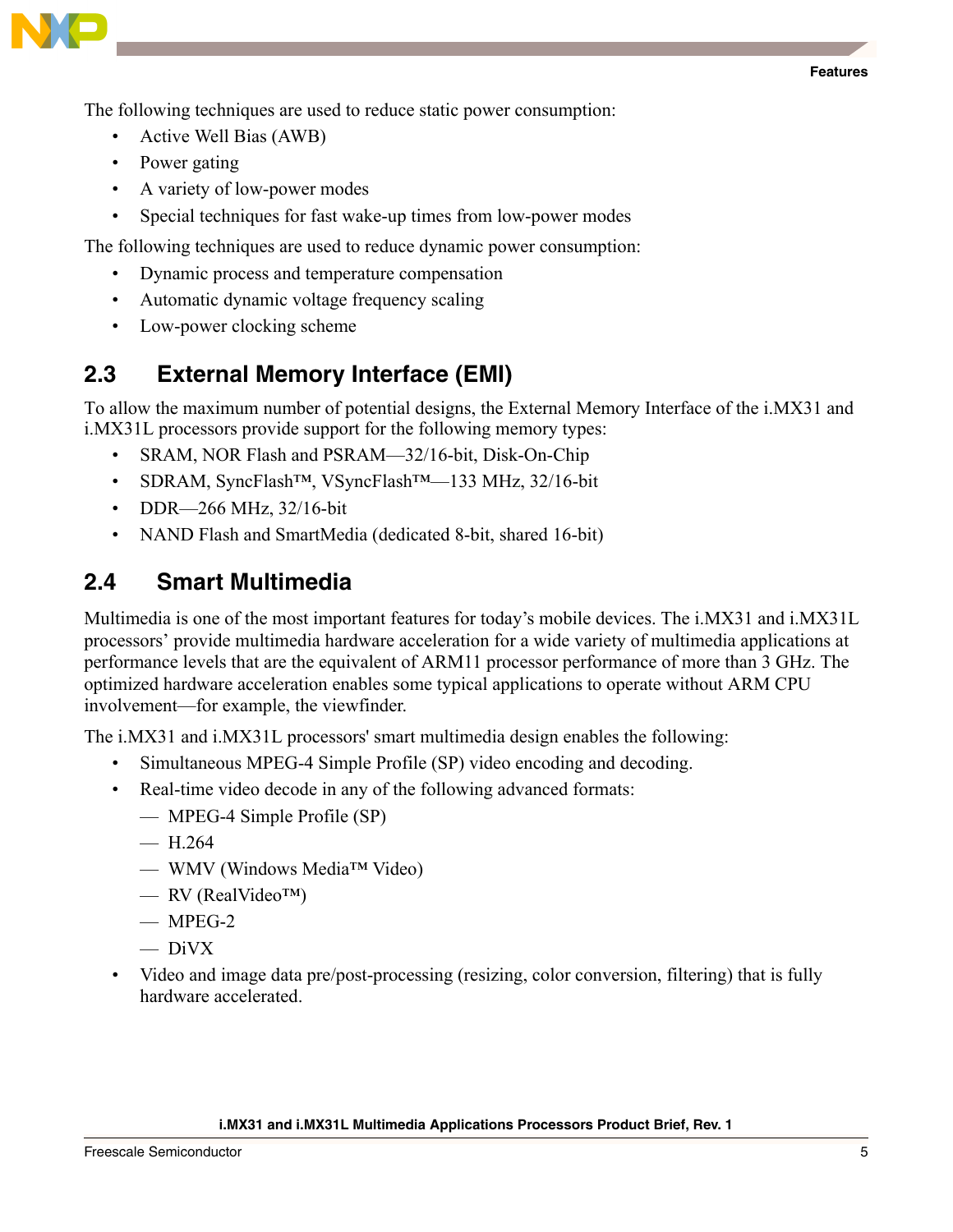

# **2.4.1 Video Applications**

The i.MX31 and i.MX31L processors are optimized to support a variety of video applications. [Figure 2 on](#page-5-0)  [page 6](#page-5-0) describes the video processing chain and its implementation.



**Figure 2. Video Processing Chain**

<span id="page-5-0"></span>The video implementation in the i.MX31 and i.MX31L processors is a result of a smart trade-off between performance and flexibility. The following points describe some of the video performance features:

- **Image processing—The processing required for a camera preview function is performed fully in** hardware, allowing the CPU to be powered-down in this stage.
- **Encoding—MPEG-4 SP and the H.263 baseline formats are fully hardware accelerated,** supporting resolutions up to VGA at 30 fps. As a result, a high degree of power efficiency is achieved, and the CPU is freed to perform other tasks. Encoding for other video standards are achieved using software implementation.
- **Decoding—Based on a mixture of software and hardware, this implementation provides the** greatest flexibility to support a variety of algorithms and future extensions. A sufficient software optimization level may be achieved using the advanced ARM11 instruction set and multi-level cache system. For MPEG-4, the post-filtering (de-blocking and de-ringing) is accelerated by IPU hardware, resulting in a 75% load reduction on the ARM11 core. For H.264 baseline format—the most processing-intensive format—the deblocking filter is also performed in hardware providing a 30% acceleration improvement The powerful ARM11 processor (including its 2-level cache system) provides the flexibility to decode at a high rate any currently relevant formats (up to  $HVGA$   $@$  30 fps), as well as possible future extensions.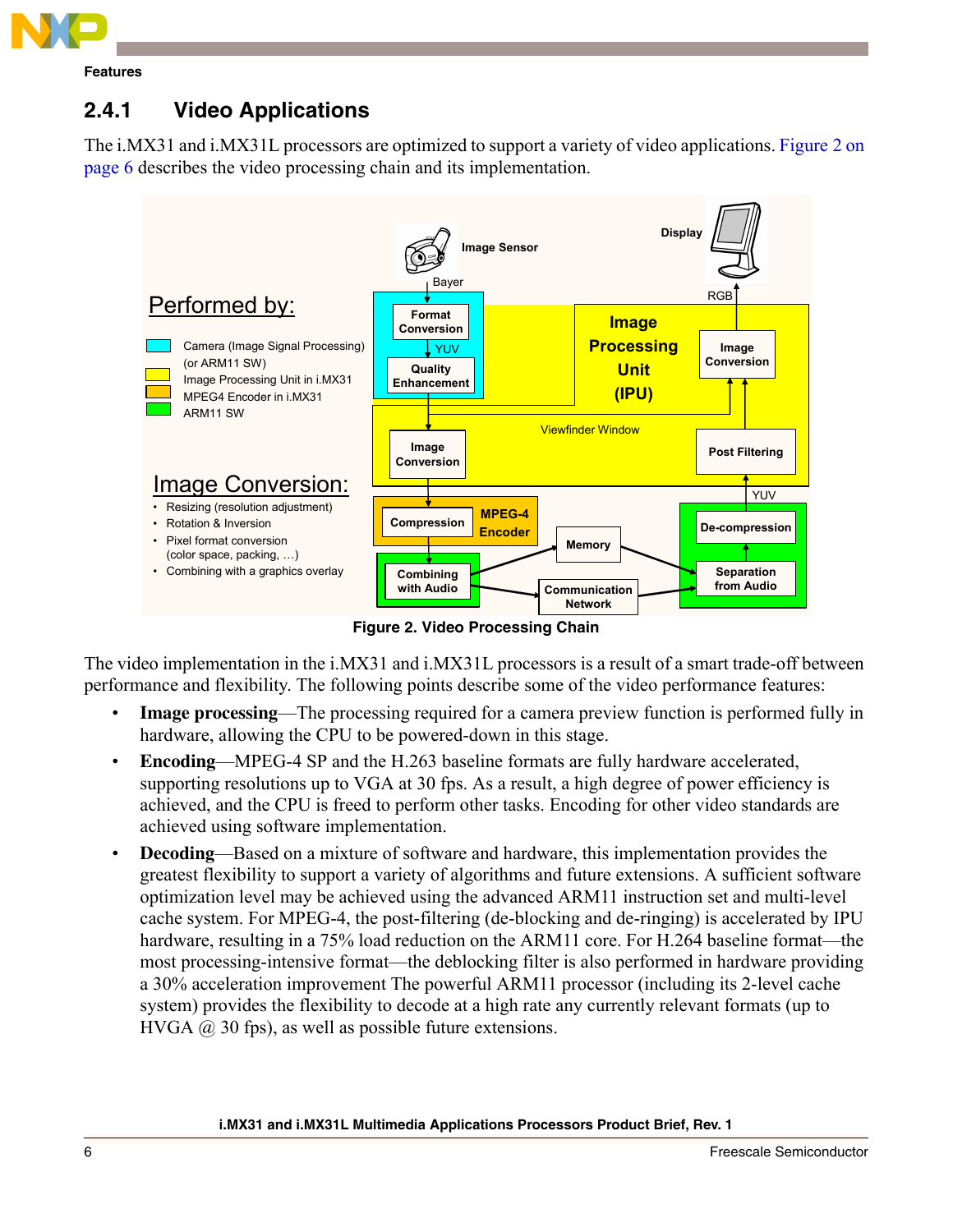

[Figure 3](#page-6-0) (preview), Figure 4 (capture), and Figure 5 (playback) illustrate system views of the video process using the MPEG-4 SP format. (The flow for other formats is very similar.)

### **2.4.2 MPEG-4 Encoding Accelerator**

The video encoding hardware accelerator of the i.MX31 and i.MX31L processors support MPEG-4 Simple Profile (all levels) and H.263 Baseline. They enable pixel rates up to VGA at 30 fps and compressed bit rate up to 4 Mbps.



**Figure 3. Camera Preview—Data Flow**

<span id="page-6-0"></span>

**Figure 4. MPEG-4 SP Video Capturing—Data Flow**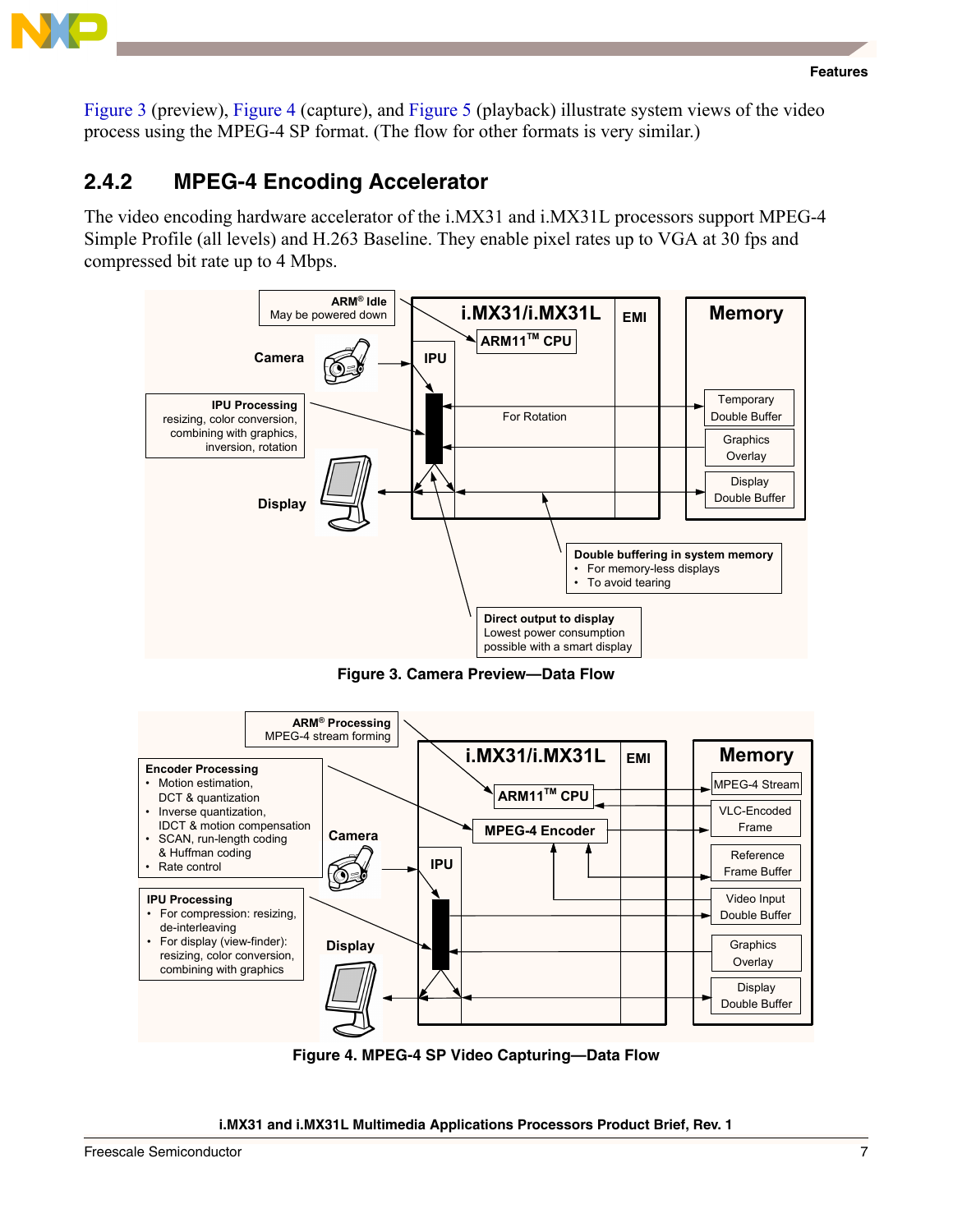

#### **Memory Camera IPU ARM11TM CPU MPEG-4 Encoder i.MX31/i.MX31L EMI Display** Display Double Buffer **Graphics Overlay** Video Input Double Buffer Reference Frame Buffer MPEG-4 Stream **ARMÆ Processing** Huffman decoding, runlength decoding and inverse scan Inverse quantization, IDCT & motion compensation **IPU Processing** De-blocking, de-ringing, resizing, color conversion, combining with graphics

**Figure 5. MPEG-4 SP Video Play-Back—Data Flow**

# **2.5 2D/3D Graphics Support**

The i.MX31 processor includes the Graphics Processing Unit (GPU) to provide hardware acceleration for 2D and 3D graphics algorithms. The acceleration is enough to run desktop quality interactive graphics applications on displays with the screen resolution of VGA and above and color representation up to 32 bits per pixel. The GPU uses the ARM MBX R-S graphics accelerator. Figure 6 on page 9 shows the GPU high level block diagram and processing data flow.

### **NOTE**

The Graphics Processing Unit (GPU) is not available in the i.MX31L processor.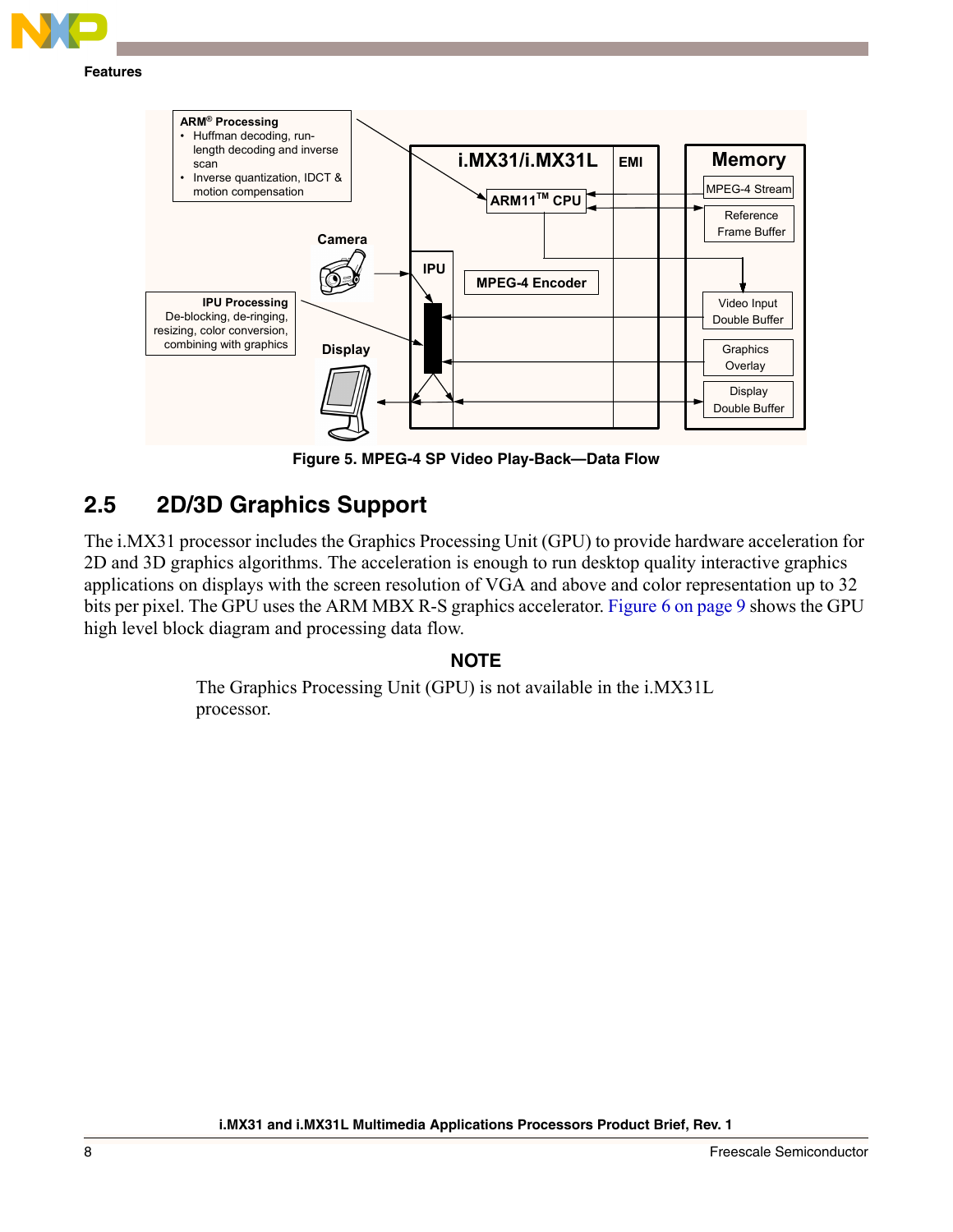



**Figure 6. GPU Block Diagram and Data Flow**

### **2.6 Display Port**

The display port of the i.MX31 and i.MX31L processors provide the ability to connect to a wide variety of popular display devices:

- RAM-less LCD panels—up to 40 Mpix/sec (for example, SVGA  $\omega$  80 fps), 262k colors Results are dependent on end application.
- LCD panels with integrated frame buffer—up to  $1024 \times 1024$ , 14M colors. Results are dependent on end application.
- TV encoders

The i.MX31 and i.MX31L processors' display ports enable simultaneous connectivity of up to two displays —an LCD without memory and a TV encoder, as well as provides connectivity to three interface types:

- Synchronous parallel (18-bit)
- Asynchronous parallel (18-bit)
- Synchronous Serial (SPI-like) at a bus rate of up to 100 MHz

# **2.7 Sensor Port**

The sensor port provides a connection to either one or two image sensors, of which only one sensor can be active at any given time. The sensor port supports direct parallel interface to either CMOS or CCD sensor controllers using parallel interface with widths of 12-bit, 10-bit, 8-bit, or 4-bit wide and at data bus rates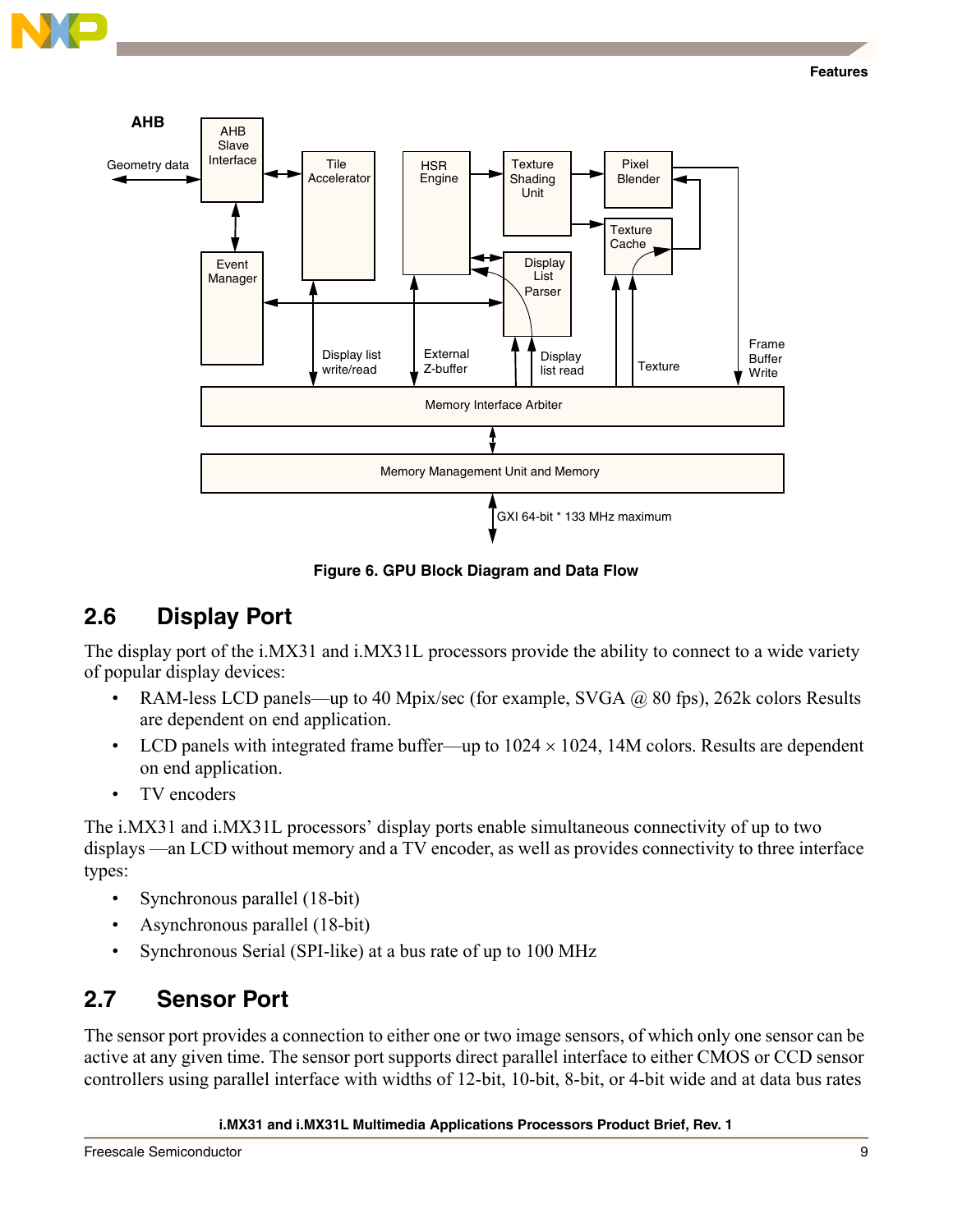

up to 60 MHz. The sensor port may be configured to perform output of a still image to a non-contiguous memory buffer, enabling efficient memory use under open OS.

# **2.8 System Connectivity**

[Figure 7](#page-9-0) shows an example of the i.MX31 and i.MX31L processors' connectivity with a rich set of external devices.



**Figure 7. i.MX31 and i.MX31L Connectivity Example**

### <span id="page-9-0"></span>**2.8.1 High Speed USB 2.0 Interface**

The i.MX31 and i.MX31L processors each support three independent USB 2.0 ports, two of which support high speed (HS) operation:

- $\cdot$  OTG—High speed (480 Mbps)
- $\cdot$  Host 1—High speed (480 Mbps)
- Host 2—Full speed (12 Mbps)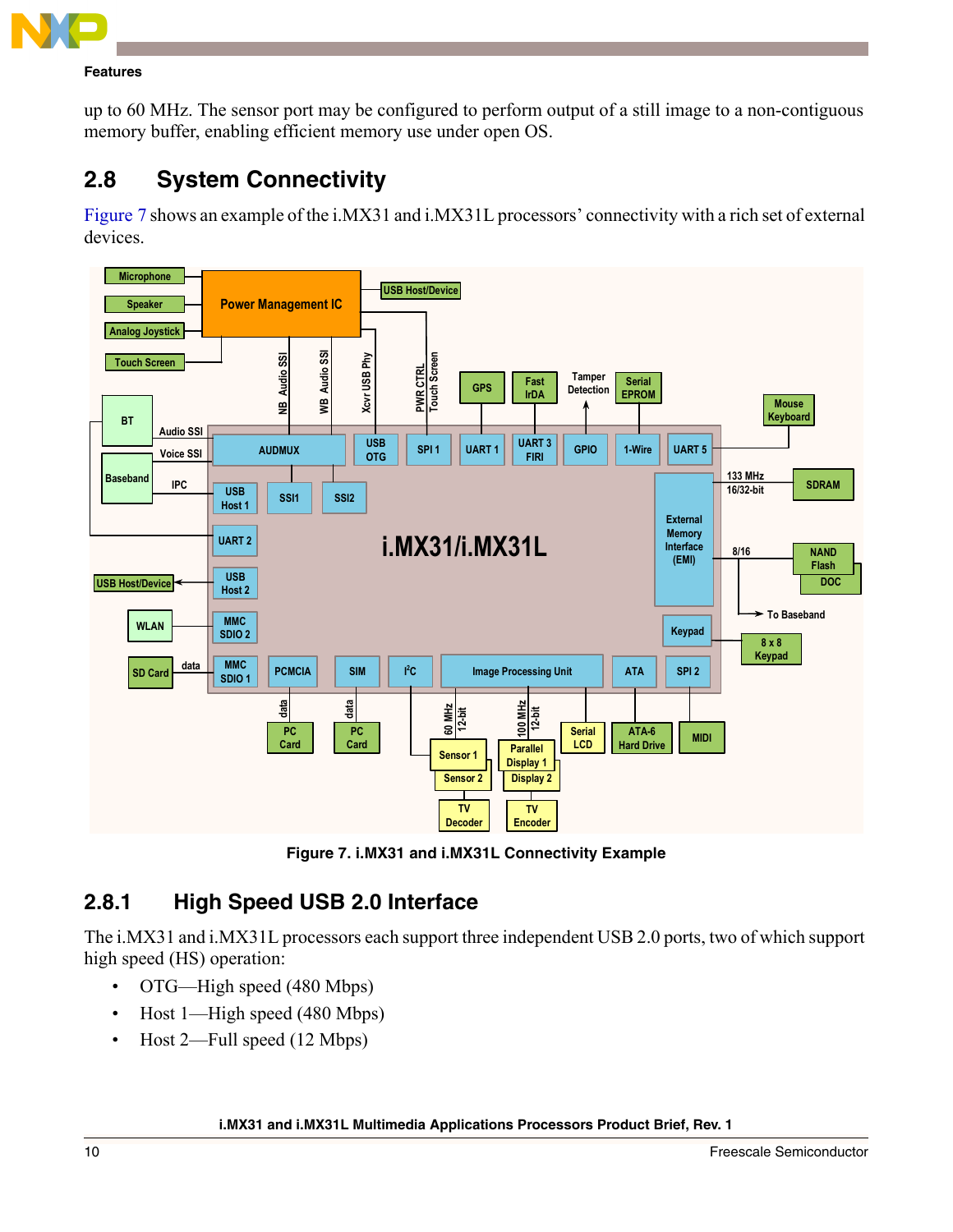

The ability of the i.MX31 and i.MX31L processors to provide an HS USB connection allows you to deliver a product that can download 500 Mbytes of video in 15 seconds, in contrast to nearly 10 minutes using full speed. The USB connectivity of either i.MX31 or i.MX31L processor provides extremely fast synchronization with a PC or between two devices. Any of the USB ports may be used for transceiver-free connection, or for external transceiver-based connection.

The USB OTG port can connect to a PC as either a device or as a host to any of the following peripherals: keyboard, printer, mouse, speakers, storage device, digital camera, and so on. It supports 16 endpoints for each host and device.

USB Host 1 is typically connected to dedicated ICs that support WLAN, Bluetooth<sup>TM</sup> wireless technology, and GPS. Host 1 supports 16 endpoints. USB Host 2 is typically used to connect to ICs for baseband or WLAN, Bluetooth wireless technology, or GPS. Host 2 supports 4 endpoints.

## **2.8.2 Audio Flexible Interconnect**

The Digital Audio Mux (AUDMUX) provides a programmable interconnect fabric for voice, audio, and synchronous data routing between each i.MX31 and i.MX31L processors' SSI modules and external SSI, audio, and voice codecs. The AUDMUX is designed so that resource configurations do not need to be hard-wired, but instead, can be shared in many different configurations. The AUDMUX interconnections allow multiple simultaneous separate audio/voice/data flows between the ports in a point-to-point or point-to-multipoint configuration(s).

In a typical scenario, the AUDMUX and two  $SSI/I<sup>2</sup>S$  modules provide interfaces to the Serial Audio Port of the cellular baseband (BB) processor, narrowband (NB), and wideband (WB) audio ports of the external audio AD/DA and the audio port of the Bluetooth wireless technology on-board peripheral. See [Figure 8.](#page-10-0)



**Figure 8. Typical AUDMUX Application**

# <span id="page-10-0"></span>**2.9 Security Features**

Not only do the i.MX31 and i.MX31L processors offer a wide assortment of security features, but these features are robust and offer a high degree of protection for security. The i.MX31 and i.MX31L processorsí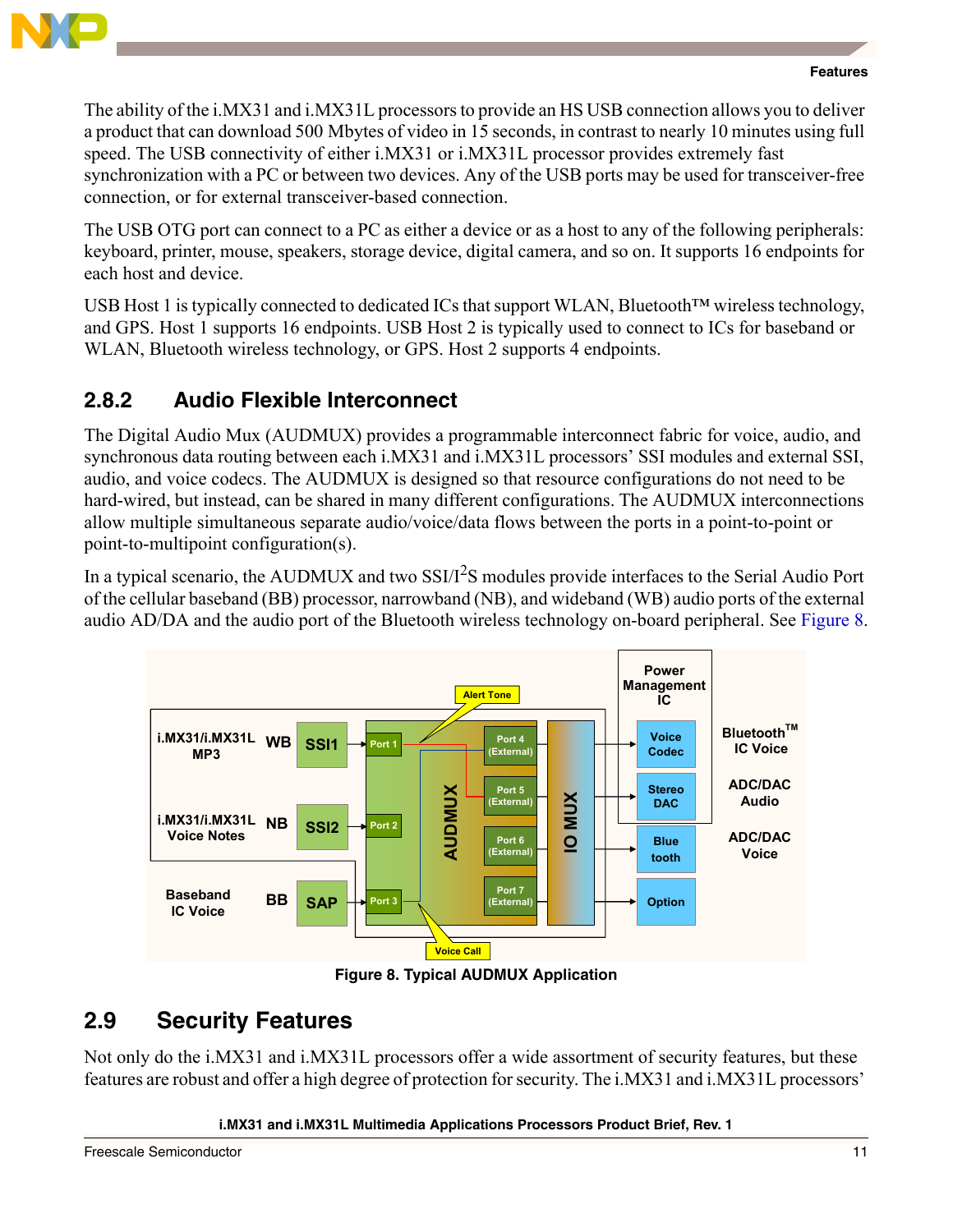

security architecture is based on efficient system partitioning between software and hardware implementations.

The following security features are implemented:

- MMU (Memory Management Unit)
- ï Security Controller (SCC), including *Secure RAM* and *Security Monitor*
- Random Number Generator Accelerator (RNGA)
- Secure JTAG controller (with optional JTAG disabling)
- Universal Unique Identification
- Real Time Integrity Checker (RTIC), Including SHA-1 accelerator
- High Assurance Boot (HAB)
- Tamper Detection

These security features are intended to address the following concerns:

- Service carriers concerns of portable device cloning and theft of services
- OS and vendor SW authentication
- Secure mobile communications and transactions
- Secure video conference call
- Secure M-commerce
- Digital rights management (DRM)
- Defense against physical tampering

# **2.9.1 Security Controller (SCC)**

The SCC provides a series of tools to the product developer to allow sensitive data (such as keys, certificates, account information, and so on) to be protected using storage from the main processor. The SCC is setup so that information is encrypted using a hardware block that only that specific processor can then decrypt.

# **2.9.2 Secure JTAG Controller (SJC)**

JTAG manipulation is one of the known methods hackers use to bypass security measures and gain control over a system. The Secure JTAG Controller regulates JTAG access by allowing only debugging tools with the appropriate key to access the JTAG port.

# **2.9.3 Run-Time Integrity Checker (RTIC)**

The Run-Time Integrity Checker (RTIC) ensures the integrity of the peripheral memory contents and also assists with boot authentication. The RTIC has the ability to verify the memory contents during system boot and during run-time execution. If the memory contents at runtime fail to match the hash signature, an error in the security monitor is triggered.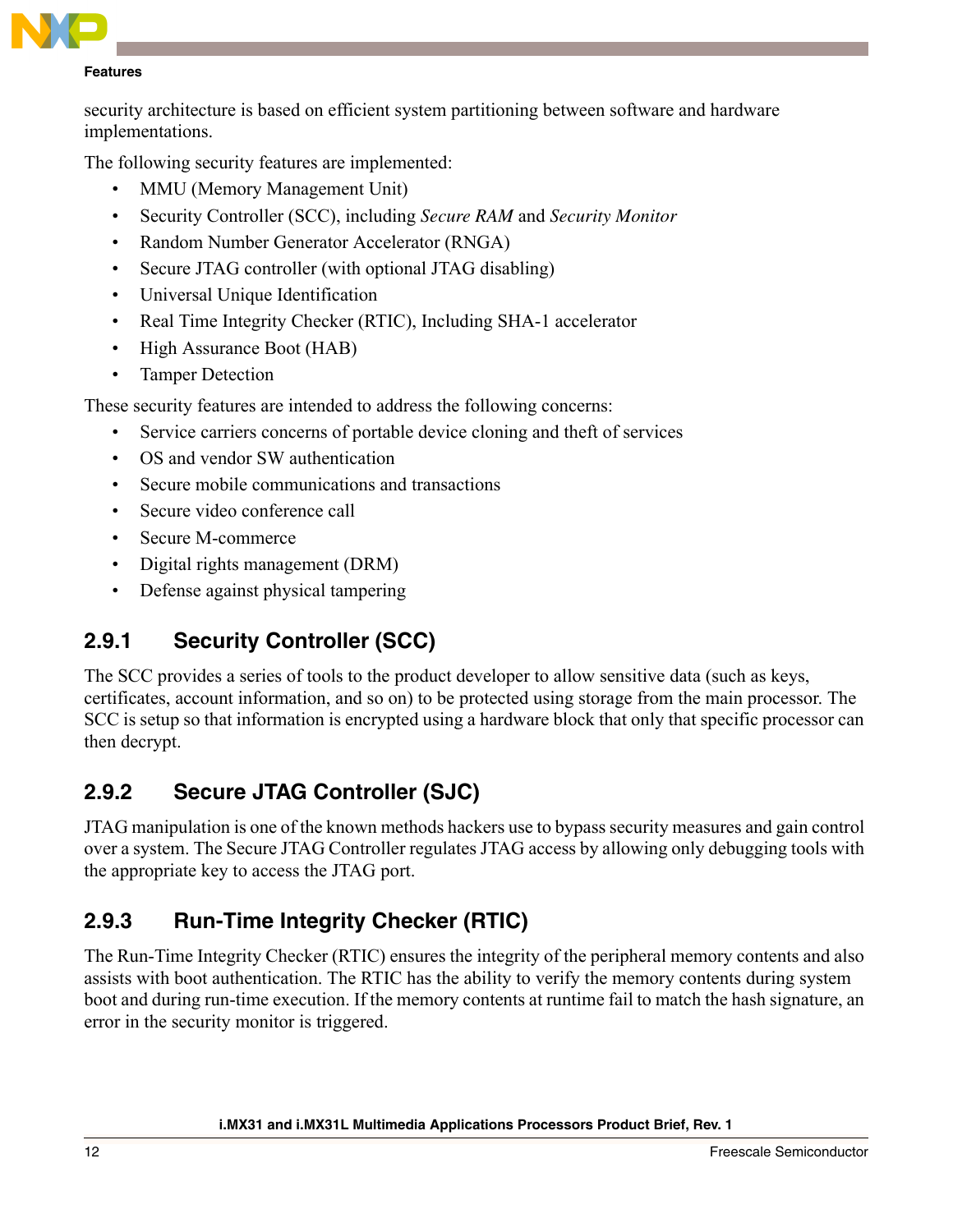

### **2.9.4 Random Number Generator Accelerator (RNGA)**

The RNGA (Random Number Generator Accelerator) module is a digital integrated circuit capable of generating 32-bit random numbers. It is designed to comply with FIPS-140 (Federal Information Processing Standard) standards for randomness and non-determinism. The configuration of the shift registers ensures statistically good data—that is, data that appears random.

### **2.9.5 Tamper Detection**

The Tamper Detection system provides evidence of any physical attempt to remove the device's cover. This solution involves an external hardware tamper detector connected to a GPIO pin of the i.MX31 and i.MX31L processors with capability to generate an ARM interrupt. The same GPIO pin is connected to the SCC module. When a tamper attempt is detected, the GPIO tamper detection pin signals the SCC, which resets the Secure RAM to zero and transits into failure mode. In addition, the ARM interrupt request is generated.

## **2.9.6 High Assurance Boot (HAB)**

The system boot flow, defined in the i.MX31 and i.MX31L processors, controls and assures that the system boots up in a predefined secure path and ensures that the software in Flash ROM runs on the system for which it was intended. This helps to prevent unauthorized modification to the trusted OS. This turns the Flash ROM into tamper-evident memory, protecting against unauthorized key(s) extraction or hacking program downloads as well as viruses. The flow makes use of security hardware and software components to protect flash image, and to create a well-bonded, secure-based platform for the core and other functional modules.

External Boot is supported as one of the boot modes. In general, this may be interpreted as a security hazard. Using external boot, it is possible to run code without requiring it to pass the authentication checks. Sometimes, however, external boot is required in debug and development processes. The External Boot option may be disabled if the corresponding on-chip E-Fuse (Electrical Fuse) is blown.

# **2.10 Smart Direct Memory Access (SDMA)**

The Smart Direct Memory Access (SDMA) controller maximizes the system's performance by relieving the ARM core of the task of bulk data transfer from memory to memory or between memory and on-chip peripherals. The advantage of the SDMA controller is its dynamic routing capability and that it can perform numerous tasks simultaneously, based on the DMA channelís descriptors. Application Processor Operating System software drivers can make extensive use of DMA channels to minimize software overhead and transfer latencies.

# **2.11 Standard System Functions**

The i.MX31 and i.MX31L processors each contain the essential system modules necessary to ensure the designer has the maximum flexibility in programming and choice of peripherals.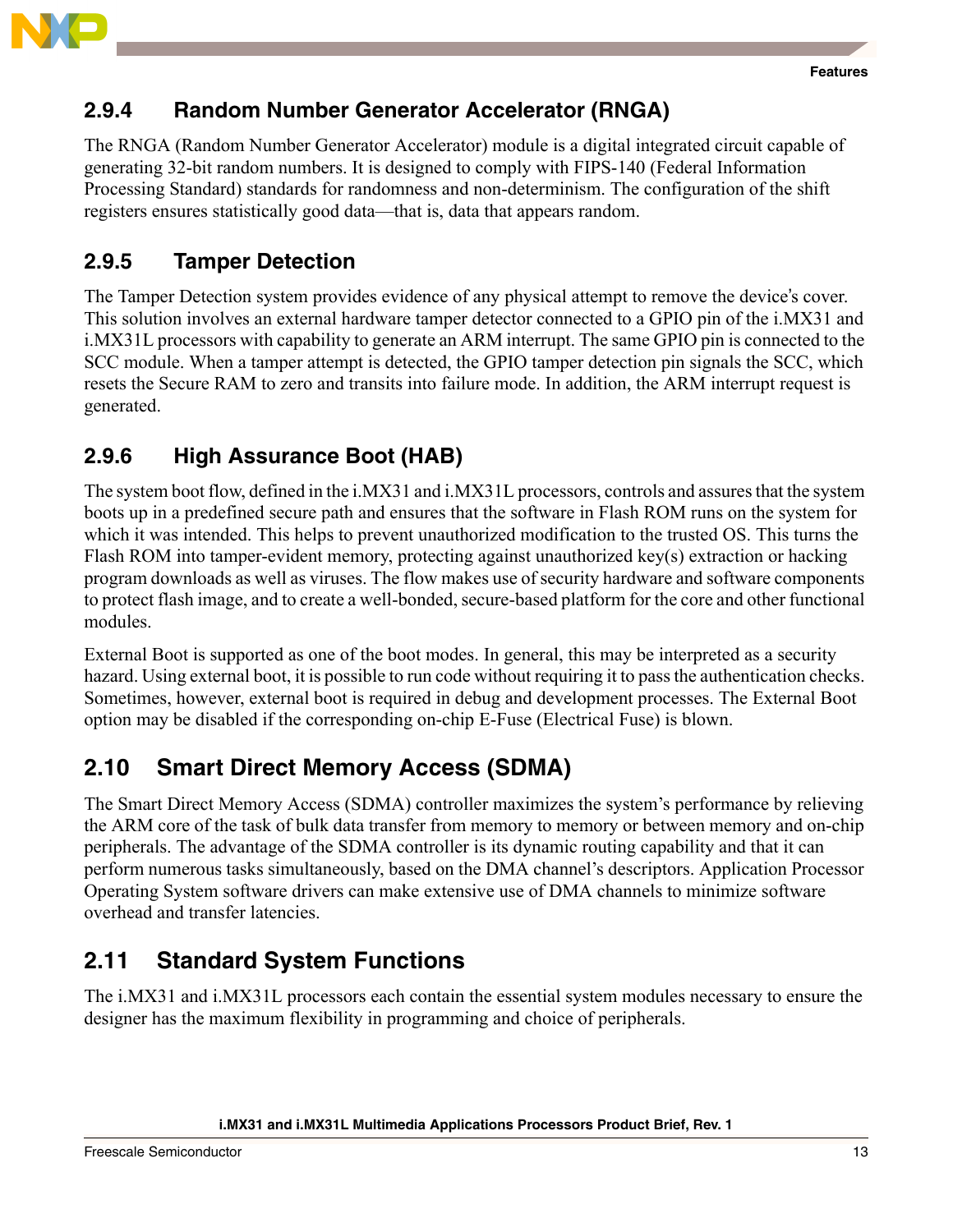

## **2.11.1 Keypad**

The keypad is designed to simplify the software task of scanning an  $8 \times 8$  keypad matrix. With appropriate software support, the module is capable of detecting, debouncing, and decoding one or two keys pressed simultaneously in the keypad. Even while the processor is in low-power mode, the keypad can generate a CPU interrupt upon key press.

### **2.11.2 Timers**

The i.MX31 and i.MX31L processors each provide a rich and varied assortment of timers to meet the program and event timing needs of the designer.

- **Real-Time Clock (RTC)—Maintains the system clock, and provides stopwatch, alarm, and** interrupt functions.
- **Enhanced Periodic Interrupt Timer (EPIT)—Two EPITs provide precise interrupts at regular** intervals with minimal processor intervention.
- **General Purpose Timer (GPT)—Measures intervals or generate periodic outputs.**
- **Watchdog Timer (WDOG)—Protects the system from unexpected events or programming errors.** The WDOG timer module also generates a system reset using a software write to the Watchdog Control Register (WCR), a detection of a clock monitor event, an external reset, an external JTAG reset signal, or an occurrence of a power-on reset.

# **2.11.3 Pulse Width Modulation (PWM) Module**

The pulse width modulator (PWM) is based on a 16-bit counter and is optimized to generate sound from stored sample audio files. The PWM can also generate tones. It uses 16-bit resolution and a  $4 \times 16$  data FIFO to generate sound.

### **2.11.4 Serial Interfaces**

The i.MX31 and i.MX31L processors each offer a large selection of options for serial device connectivity.

- $\cdot$  **I**<sup>2</sup>C—A two-wire, bidirectional serial bus that provides a simple, efficient method of data exchange, minimizing the interconnection between devices. The i.MX31 and i.MX31L processors each offer three  $I^2C$  modules.
- **Synchronous Serial Interface or Inter-IC Sound (SSI/I<sup>2</sup>S) Module—The i.MX31 and i.MX31L** processors offer two SSIs, which are full-duplex serial ports that allow the i.MX31 and i.MX31L processors to communicate with a variety of serial devices. These serial devices can be standard codecs, digital signal processors (DSPs), microprocessors, peripherals, and popular industry audio codecs that implement the inter-IC sound bus standard  $(I<sup>2</sup>S)$  and AC97 standard.
- **Configurable Serial Peripheral Interface (CSPI)**—The i.MX31 and i.MX31L processors each have three CSPIs equipped with data FIFOs. These are master/slave configurable serial peripheral interface modules, capable of interfacing to both SPI master and slave devices.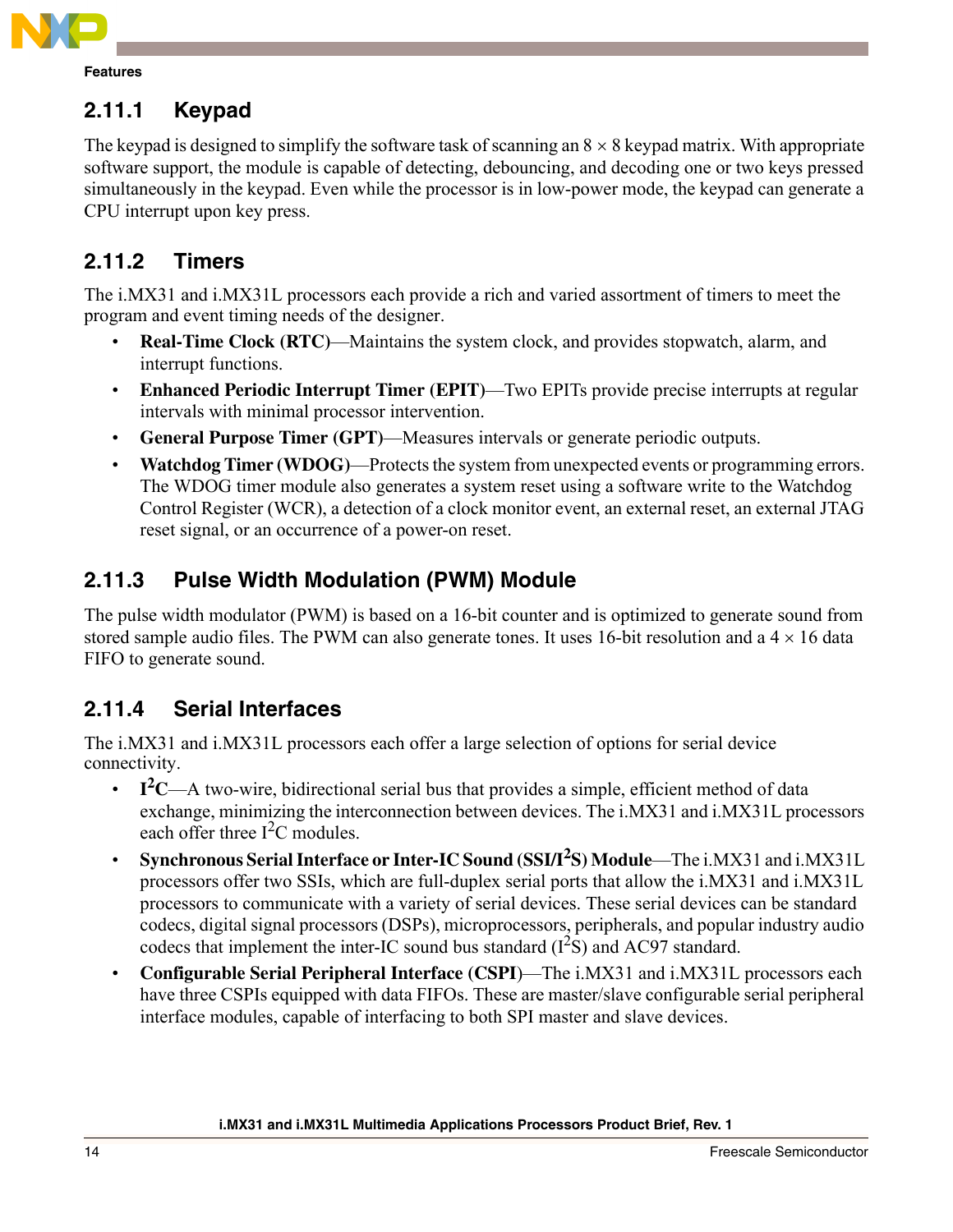



- **Universal Asynchronous Receiver Transmitter (UART)—There are five UART modules in** each i.MX31 and i.MX31L processor, each capable of providing standard RS-232, non-return-to-zero (NRZ) encoding format, and IrDA-compatible infrared modes.
- **Fast Infra-Red Interface (Fast IR)—The Fast Infra-Red Interface module is capable of** establishing a 0.576 Mbit/sec, 1.152 Mbit/sec, or 4 Mbit/sec half duplex link via an LED and an IR detector. It supports 0.576 Mbit/sec, 1.152 Mbit/sec Medium Infra-Red (MIR) physical layer protocol, and 4 Mbit/sec Fast Infra-Red (FIR) physical layer protocol defined by the IrDA, version 1.4. In addition, the Serial InfraRed (SIR) protocol, which supports data rate 115.2 Kbps or lower, is implemented in the UART modules.
- **1-Wire Interface—The 1-Wire interface provides the communication line to a 1-Kbit, Add-Only** Memory (DS2502), which is used to hold battery characterization information.
- **General Purpose I/O (GPIO)—The general-purpose input/output peripheral provides dedicated** general-purpose pins that can be configured as either inputs or outputs. The GPIO ports support level- or edge-trigger interrupts, and are system-wake-up capable.

The GPIO has 196 pins total. Most of the I/O signals are multiplexed at SoC level with dedicated functions for pin count efficiency.

# **2.12 Expansion Ports**

The i.MX31 and i.MX31L processors offer five different expansion options for the designer—PCMCIA, SIM, MMC/SD, MS, and ATA Controller. Each expansion port reflects the latest version of the respective specification for that interface. Brief descriptions of each expansion port follow:

- **PCMCIA and Compact Flash—Each i.MX31 and i.MX31L processors<sup>7</sup> PCMCIA Host Adapter** implements release v2.1 of PCMCIA standard, which defines the use of memory and I/O devices as insertable and exchangeable peripherals for personal computers or PDAs. Examples of these types of devices include Compact Flash, WLAN adapters, and others. The PCMCIA Host Adapter module provides the control logic for PCMCIA socket interfaces and assumes some additional external analog power switching logic and buffering. The additional external buffers allow the host adapter module to support one PCMCIA socket.
- **Subscriber Identification Module (SIM)—The Subscriber Identification Module interfaces to an** external Subscriber Identification Card. It is an asynchronous serial interface adapted for Smart Card communication for e-Commerce applications. The module is compliant with the ISO 7816-3 standard.
- **Multimedia Card/Secure Digital Host (MMC/SD)—Each i.MX31 and i.MX31L processor** implements two MMC/SD slots. The MMC communication is based on an advanced 7-pin serial bus designed to operate in a low-voltage range.

The Multimedia Card/Secure Digital Host module (MMC/SD) integrates both MMC support along with SD memory and I/O functions. In addition to Multimedia and Secure Digital Cards, the module can be used to communicate to high-bit rate communication devices, such as WLAN 802.11 a/b, Bluetooth wireless technology, and so on.

**Memory Stick<sup>®</sup>/Memory Stick Pro<sup>®</sup> (MS)—Each i.MX31 and i.MX31L processors<sup>***'***</sup> Memory</sup>** Stick module is a host controller that supports two Memory Stick slots. The MS conforms to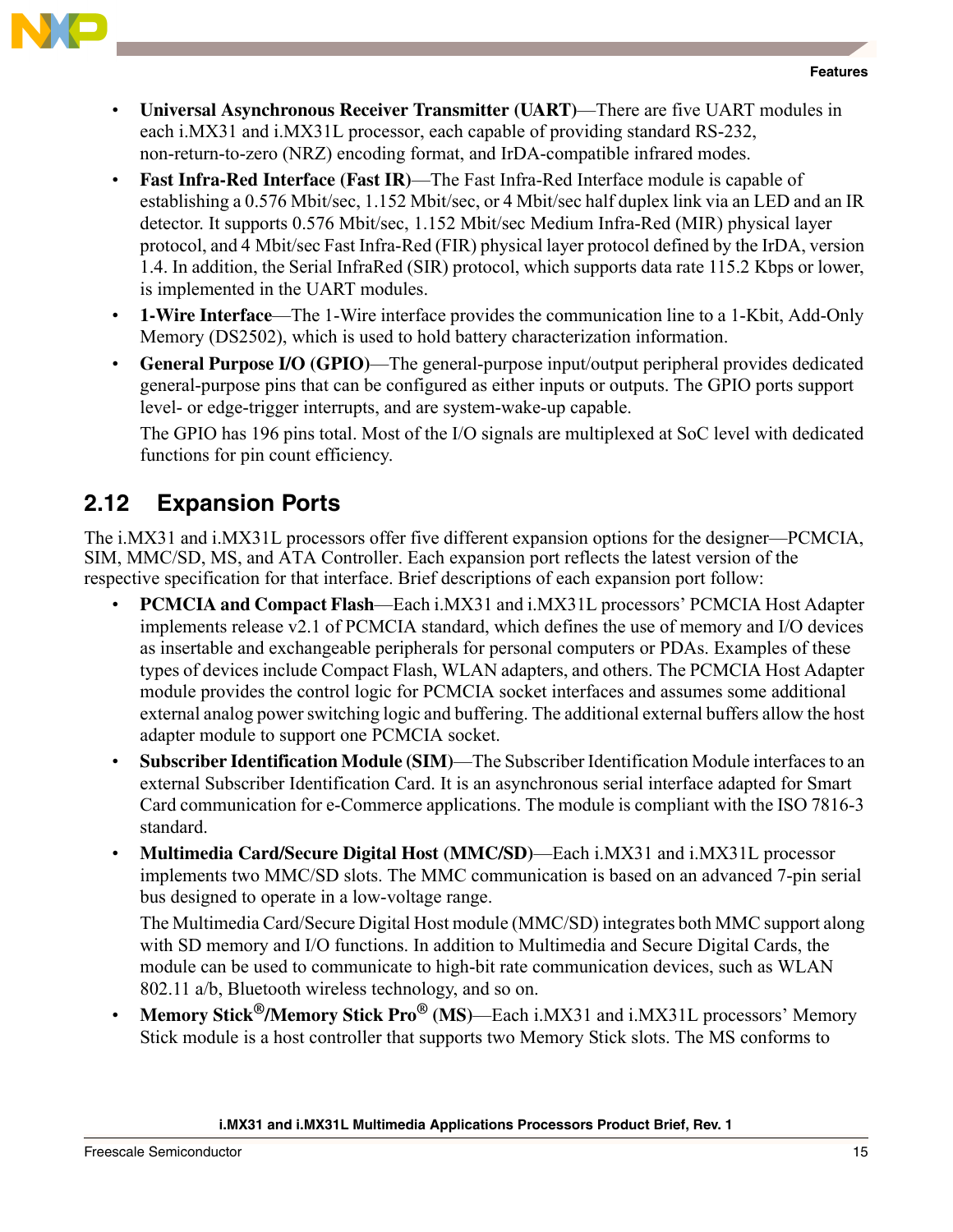

*Memory Stick Standard Format Specifications,* ver.1.4-00 and *Memory Stick Standard Memory Stick PRO Format Specification,* ver.1.00-01.

**ATA Controller**—The ATA block of each i.MX31 and i.MX31L processor is an AT attachment host interface and used to interface with IDE hard disk drives and ATAPI optical disk drives. This feature allows designers to attach storage devices at low costs per unit, which is a critical selling point in the portable digital player market. The ATA controller interfaces with ATA devices using the industry standard ATA-6 specification.

# **2.13 System Control**

To ensure optimum power use and clock signal stability, the i.MX31 and i.MX31L processors use the following modules to generate, control, and distribute clock and control signals throughout the i.MX31 and i.MX31L processors and to external devices:

- **Clock Control Module (CCM)—Provides clock and reset control for each i.MX31 and i.MX31L** processor.
- **Digital PLL—Produces a high-frequency clock signal with a low frequency and phase jitter. The** DPLL reference is an external system clock frequency  $(15 \text{ MHz}-30 \text{ MHz})$ .
- **Frequency Pre-Multiplier (FPM)—Provides clock generation from a reference clock of a low** frequency, for example, a 32 KHz reference clock. The FPM multiplies the reference frequency by a large factor of  $640-15360$  and produces a high frequency chip clock with a low-frequency jitter. This clock may be used as input to DPLL.
- **I/O Mux Controller (IOMUXC)—Controls the input and output paths of the I/O Mux, pad** properties—for example, pull up/down, hysteresis, and other examples—and interrupt observation.

# **2.14 Debug**

The i.MX31 and i.MX31L processors' debug features are the enablers for hardware and software debug and validation of the silicon, either on an evaluation board, a customer's application board, a closed or opened radio, PDA, or other device. Debugging is used to identify and isolate the cause of failure when running hardware against software in a real-time application.

The i.MX31 and i.MX31L processors' debug hardware also supports system profiling. System profiling is used to improve overall system performance by identifying optimal system configurations.

# **2.15 Operating Voltage**

The operating voltage is as follows:

- I/O voltage:  $1.8$  V to  $3.0$  V
- Internal logic voltage: 1.2 to 1.6 V (0.9 V in standby mode), with dynamic and smart control

# **2.16 Packaging Information**

The packaging is as follows:

Type: 0.5 mm fine pitch MAPBGA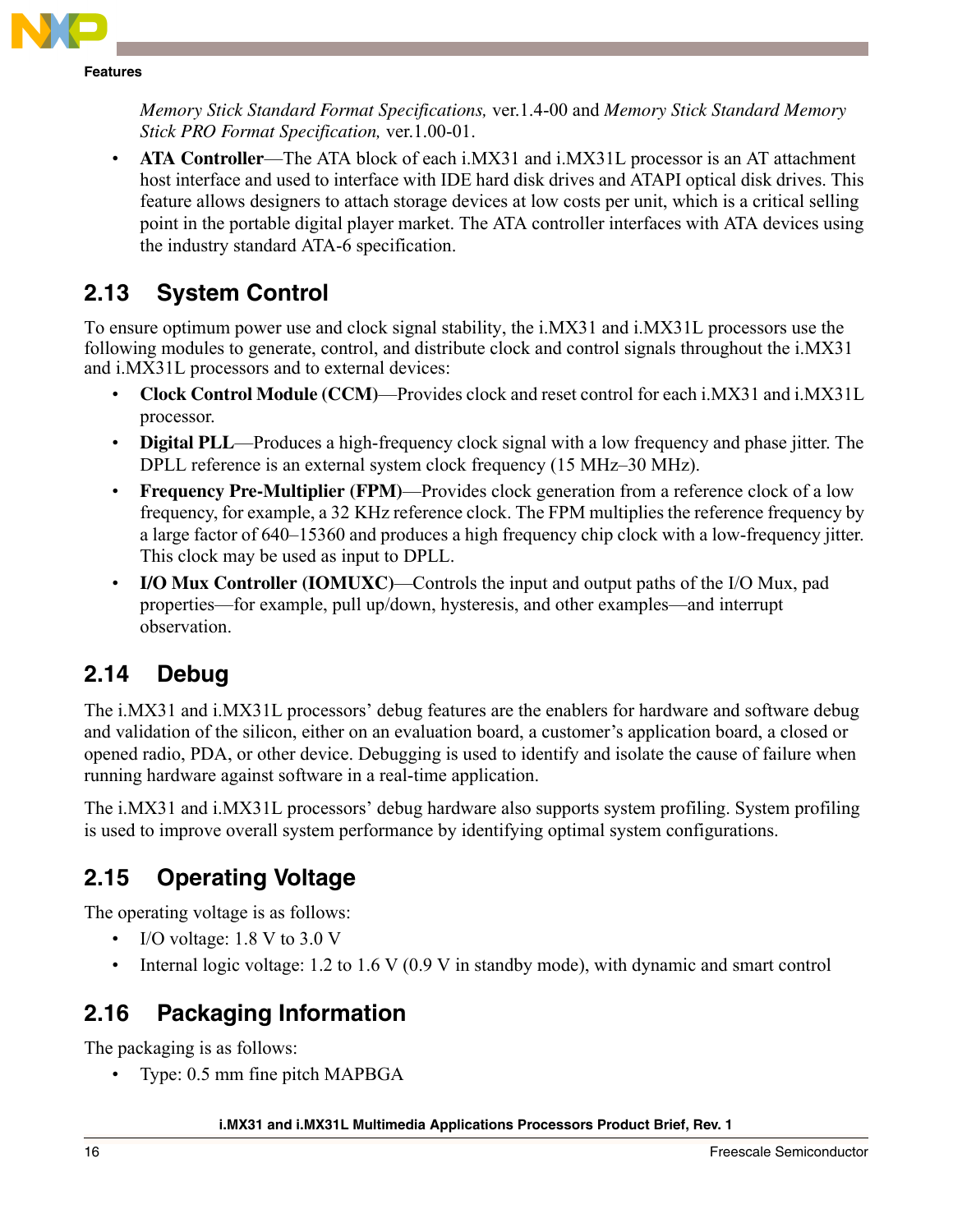

- Dimensions:  $14 \text{ mm} \times 14 \text{ mm} \times 1.2 \text{ mm}$
- $\cdot$  Balls: 457
- Functional pins: 327 (The remaining balls are for power supplies.)